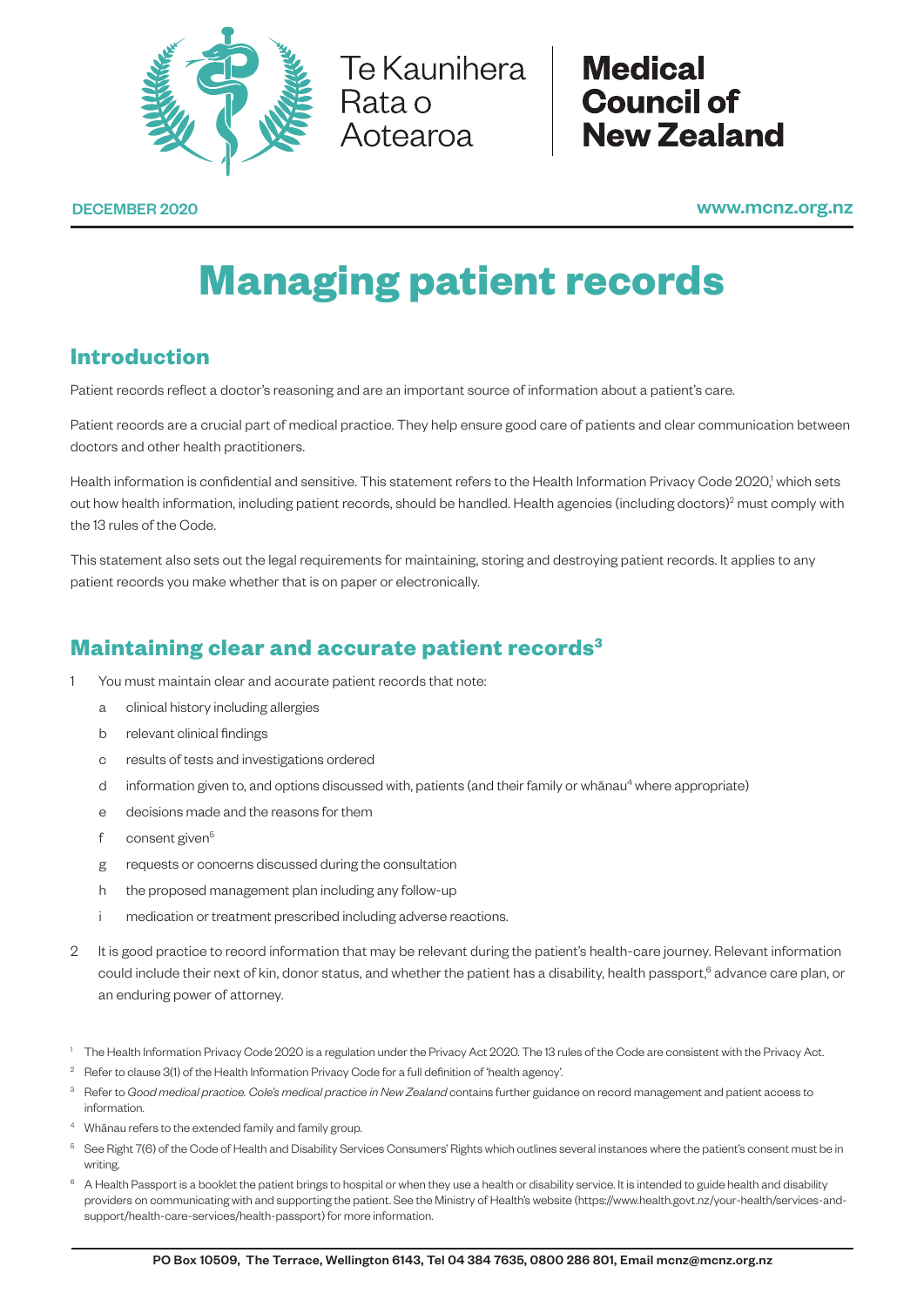- 3 Records must be completed at the time of the events you are recording, or as soon as possible afterwards.
- 4 Your record about the patient must be accurate and respectful. Consider the impact on the patient when they read what is written about them.
- 5 Your records must be easy to understand and sufficient for other doctors and health practitioners to follow up.
- 6 If you need to correct or add notes to your patient's records sometime after an event, these must be clearly identified as corrections or additions. The notes must be initialled or signed, and accurately dated as to when the changes were made. The earlier entry must not be changed or deleted as that might raise suspicion about covering up an error in treatment or diagnosis.

## **Audio or video recording of clinical consultations with patients**

- 7 The Health Information Privacy Code applies to information about a patient that a doctor records in writing, and by audio or video recording. If you record a clinical interaction using audio or video recording, check that your patient agrees to that form of recording, and that your actions comply with the Health Information Privacy Code. This includes telling patients that information about them is being recorded by audio or video recording, and that they can request a copy of the recording.<sup>7</sup>
- 8 The principles in the Health Information Privacy Code do not apply where it is the patient who asks to make an audio or video recording of the patient's own consultation. If your workplace has a policy on patients recording their consultations, you should highlight this to your patient. If you are concerned that your patient's recording will have a negative effect on the consultation, you should explain this to the patient and consider asking them to see another doctor.<sup>8</sup>

## **When a patient is referred for a test or to another doctor or health provider**

9 Sometimes, you may need to refer your patient to another doctor or health provider, or to request a test or investigation. This information must be documented in your patient's records. We recommend that you use a system for recalling patients who need regular checks, investigations, or treatment.

## **If you are a doctor making a referral or request**

- 10 You should have systems in place to follow up:
	- a test results promptly including informing the patient about the results
	- b referrals that are not actioned, or if there is an unreasonable delay for the patient to see the health provider you have referred them to.

### **If you are a doctor receiving a referral or request**

- 11 You should have systems in place to:
	- a acknowledge that you have received referrals
	- b process referrals within a reasonable timeframe
	- c communicate with the referring doctor about the referral.<sup>9</sup>
- $7$  The New Zealand Medical Association and New Zealand Private Surgical Hospitals Association have issued a guide on key ethical and legal issues to be aware of before using a personal mobile device to take or transmit clinical images of patients. See *Clinical images and the use of personal mobile devices: A guide for medical students and doctors* for more information.
- <sup>8</sup> See also the statement on *Non-treating doctors performing medical assessments of patients for third parties.*
- <sup>9</sup> See also the statement on *Safe practice in an environment of resource limitation* that discusses assessing referrals and assigning priority to patients.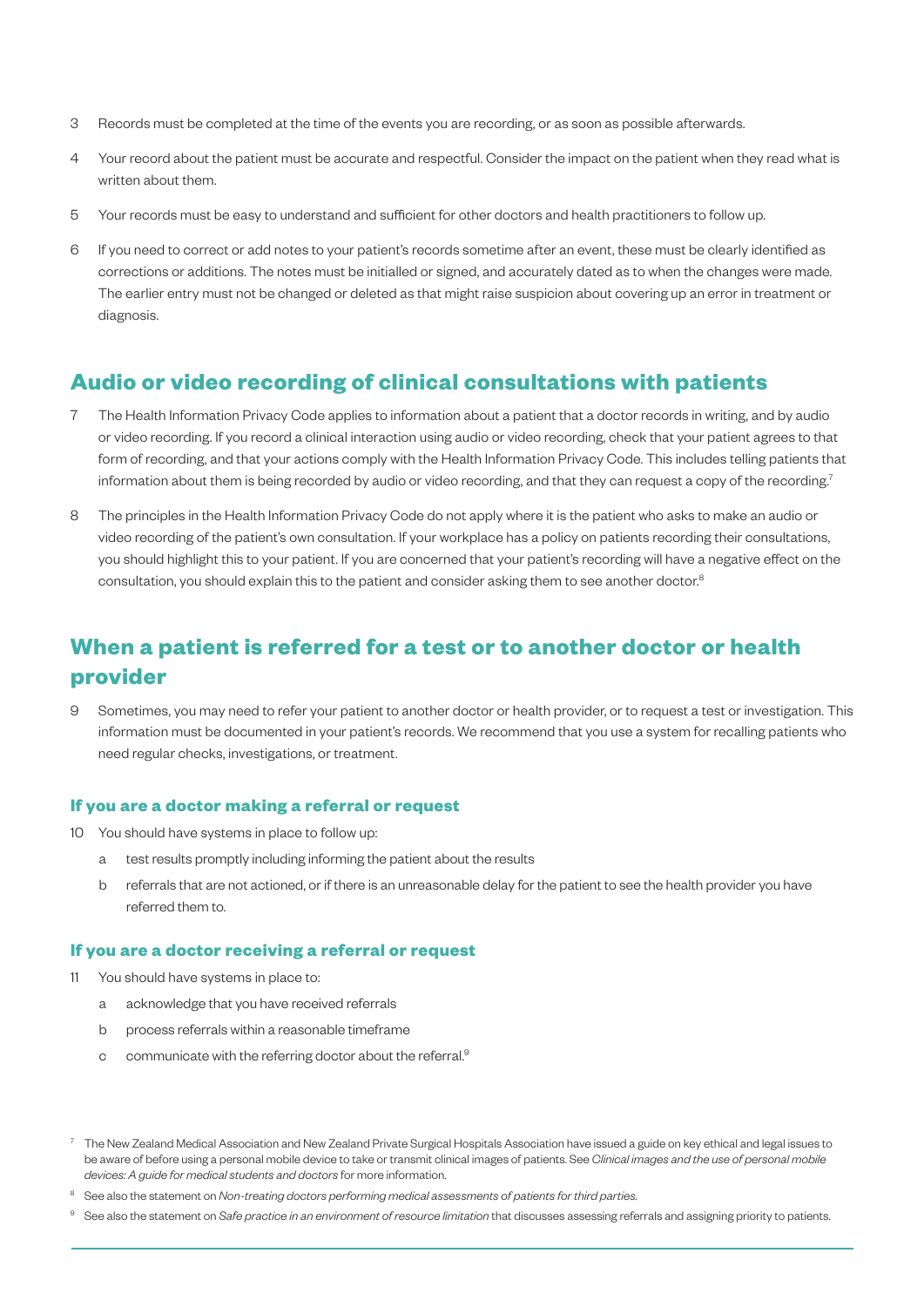## **Guidance on handling a patient's records**

12 As a doctor, you are responsible for what you record about your patient. If you are in sole practice, you maintain and hold the clinical records about your patients. If you work for a health agency, they hold the clinical records.

## **When a patient requests their records**

- 13 Legally, patients can request access to any health information that a doctor or another health agency holds about them because the information concerns the patient.<sup>10</sup>
- 14 There is no prescribed format for requesting access to clinical records. Encouraging patients to put their request in writing creates a record of the request. It also helps the health agency receiving the request to know what information the patient is seeking.
- 15 Access to or transfer of patient records cannot be refused because of conflicting commercial interests or because the patient owes the practice money.<sup>11</sup>
- 16 A patient or representative of the patient<sup>12</sup> can only be charged for copies of their records if they have requested the same information within the past year. Exceptions to this rule<sup>13</sup> include video recordings, and radiography imaging such as X-rays, CT, PET, and MRI scans.
- 17 Before providing information to the requester, you must be satisfied with their identity, and that they are entitled to the information requested.<sup>14</sup>
- 18 Message services and emails are not always secure. When sending information to patients, ask them how they would like to receive their information.

#### **When patient records are transferred**

- 19 Patients' records should be transferred by secure electronic systems or by registered mail. These secure methods create an audit trail so that the records can be tracked if they go missing.
- 20 We recommend that doctors keep a copy or summary of the patient records that are transferred.

### **How long patient records should be retained**

- 21 Doctors in private practice:
	- a Must retain health information for a minimum of 10 years and 1 day from the date of the last consultation with the patient.<sup>15</sup>
	- b Should consider retaining the records for longer than the minimum 10-year and 1-day period in some situations. Examples include children with significant health problems, or patients with long-term medical conditions.
- 22 Doctors working in District Health Boards

Under the Public Records Act 2005, most records held by government agencies, including patient records held by DHBs, are public records. These records may not be disposed of without the Chief Archivist's authorisation. DHBs should contact Archives New Zealand for authority to dispose of records that are more than 25 years old.<sup>16</sup>

- <sup>10</sup> See Rule 6 of the Health Information Privacy Code (Access to personal health information). Note that Rule 6 is subject to Part 4 of the Privacy Act 2020 (Access to and correction of personal information).
- <sup>11</sup> Section 22F of the Health Act 1956.
- $12$  'Representative' is defined in Part 3(1) of the Health Information Privacy Code 2020. It includes a parent or guardian of a child under the age of 16 years, an executor or administrator of a deceased individual's estate, or the person who has an activated enduring power of attorney for the individual or someone acting in the individual's best interests.
- <sup>13</sup> Part 3(6) Health Information Privacy Code 2020.
- <sup>14</sup> See Part 4 of the Privacy Act 2020 on access to and correction of personal information.
- <sup>15</sup> Clause 5 of Health (Retention of Health Information) Regulations 1996.
- <sup>16</sup> Section 21 of the Public Records Act 2005.